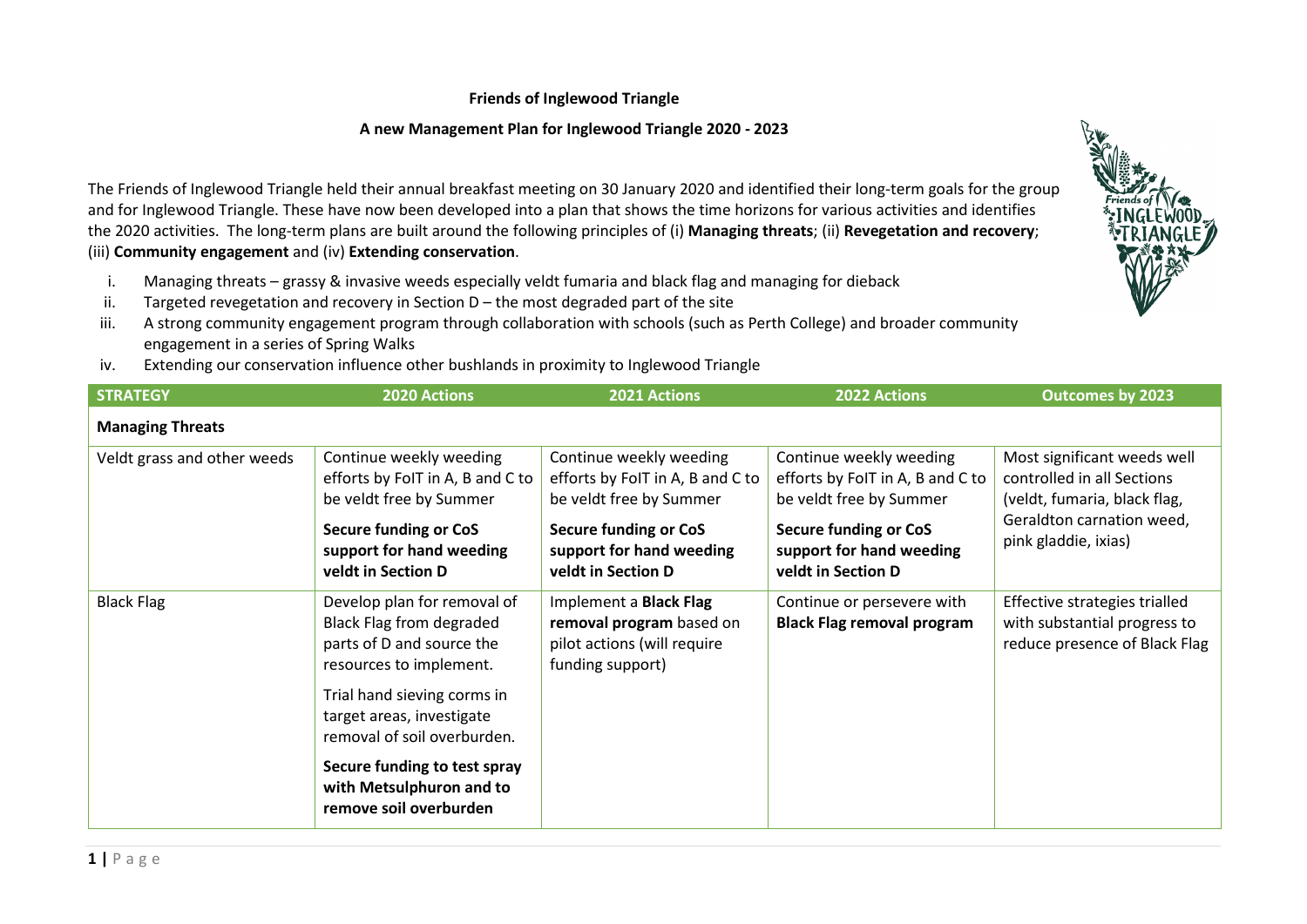| <b>STRATEGY</b>                                                                                                                                                                     | 2020 Actions                                                                                                                                                                                                                                                                                                                                                                             | 2021 Actions                                                                                                                                                                        | 2022 Actions                                                                                                                | <b>Outcomes by 2023</b>                                                                                                                               |  |  |
|-------------------------------------------------------------------------------------------------------------------------------------------------------------------------------------|------------------------------------------------------------------------------------------------------------------------------------------------------------------------------------------------------------------------------------------------------------------------------------------------------------------------------------------------------------------------------------------|-------------------------------------------------------------------------------------------------------------------------------------------------------------------------------------|-----------------------------------------------------------------------------------------------------------------------------|-------------------------------------------------------------------------------------------------------------------------------------------------------|--|--|
| Dieback treatment                                                                                                                                                                   | Implement CEP Grant:<br>spraying with phytospray<br>$\bullet$<br>new boot cleaning<br>$\bullet$<br>stations<br>Training program<br>$\bullet$<br>Citizen Science monitoring of<br>tree health (Volunteer Grant)<br>Identify dieback prevention<br>measures not managed via<br>grants and propose them to<br>CoStirling (soil testing for<br>Phytophera, complete the<br>internal fencing) | Soil testing for Phytophera (if<br>not done in 2020)<br>Any further necessary<br>phosphite treatment<br>Citizen Science monitoring of<br>tree health continues<br>(Volunteer Grant) | Any further necessary<br>phosphite treatment<br>Citizen Science monitoring of<br>tree health continues<br>(Volunteer Grant) | Ensure that we have taken all<br>steps possible to halt the<br>spread of dieback in the<br>reserve.<br>Report on tree health in<br>Inglewood Triangle |  |  |
| Site specific signage that<br>informs and protects                                                                                                                                  | Propose site specific signage                                                                                                                                                                                                                                                                                                                                                            | Achieve CoS support for<br>installation of site-specific<br>signage                                                                                                                 |                                                                                                                             | Improved protection of<br>natural assets.                                                                                                             |  |  |
| <b>Revegetation and recovery</b>                                                                                                                                                    |                                                                                                                                                                                                                                                                                                                                                                                          |                                                                                                                                                                                     |                                                                                                                             |                                                                                                                                                       |  |  |
| Revegetation in progress                                                                                                                                                            | Continue summer watering<br>(2019/20) in Sections B and C.                                                                                                                                                                                                                                                                                                                               |                                                                                                                                                                                     |                                                                                                                             |                                                                                                                                                       |  |  |
| Targeted revegetation in D:<br>dealing with black flag in a<br>defined area; identifying the<br>plants most suitable for the<br>site and developing a planting<br>and watering plan | Develop a plan for<br>revegetating the areas that<br>will be treated for Black Flag<br>(with a planting date of 2022)<br>This will include assessing the<br>value of watering seedlings<br>beyond first year; the use of<br>mulch and a preferred plant<br>list to guide purchase of stock<br>with the aim of maximising<br>survival rates.                                              | Plant selection appropriate<br>for the site characteristics for<br>2022 planting season<br>Investigate options for mulch                                                            | Targeted planting in Section<br>D in late June.<br>Summer watering from Nov<br>Applying mulch to planted<br>area            | A revegetation program is in<br>place for Section D<br>A Summer watering program<br>is in place for Section D                                         |  |  |